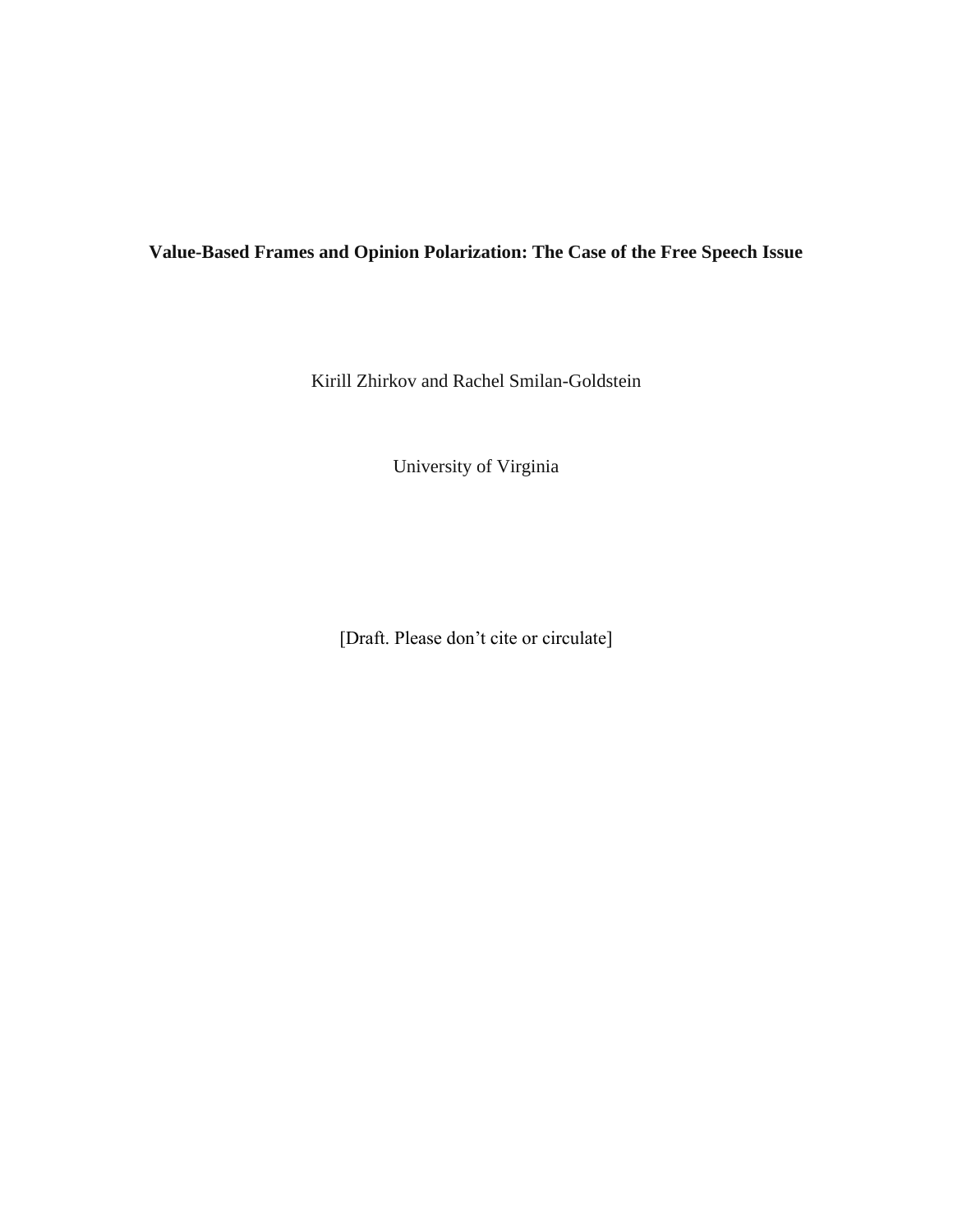#### **Abstract**

How do voters react to strong, value-based issue frames that are not explicitly labeled as partisan, but are easily recognized as such? We argue that individuals are influenced by such frames only if the implicated values are associated with their own party. Invoking values associated with the out-party does not move opinions and can even provoke a backlash. The political result of such disparate framing effects should be opinion polarization across party lines, even if mean opinions are moved in the expected direction. We test this conjecture in three original survey experiments focusing on free speech as a political issue. Results demonstrate that frames against the principle of free expression indeed move opinions only when the implicated values align with recognizable partisan rhetoric (social justice for Democrats and patriotism for Republicans) and thus polarize opinion across party lines. We discuss implications of these results for research on framing and political polarization.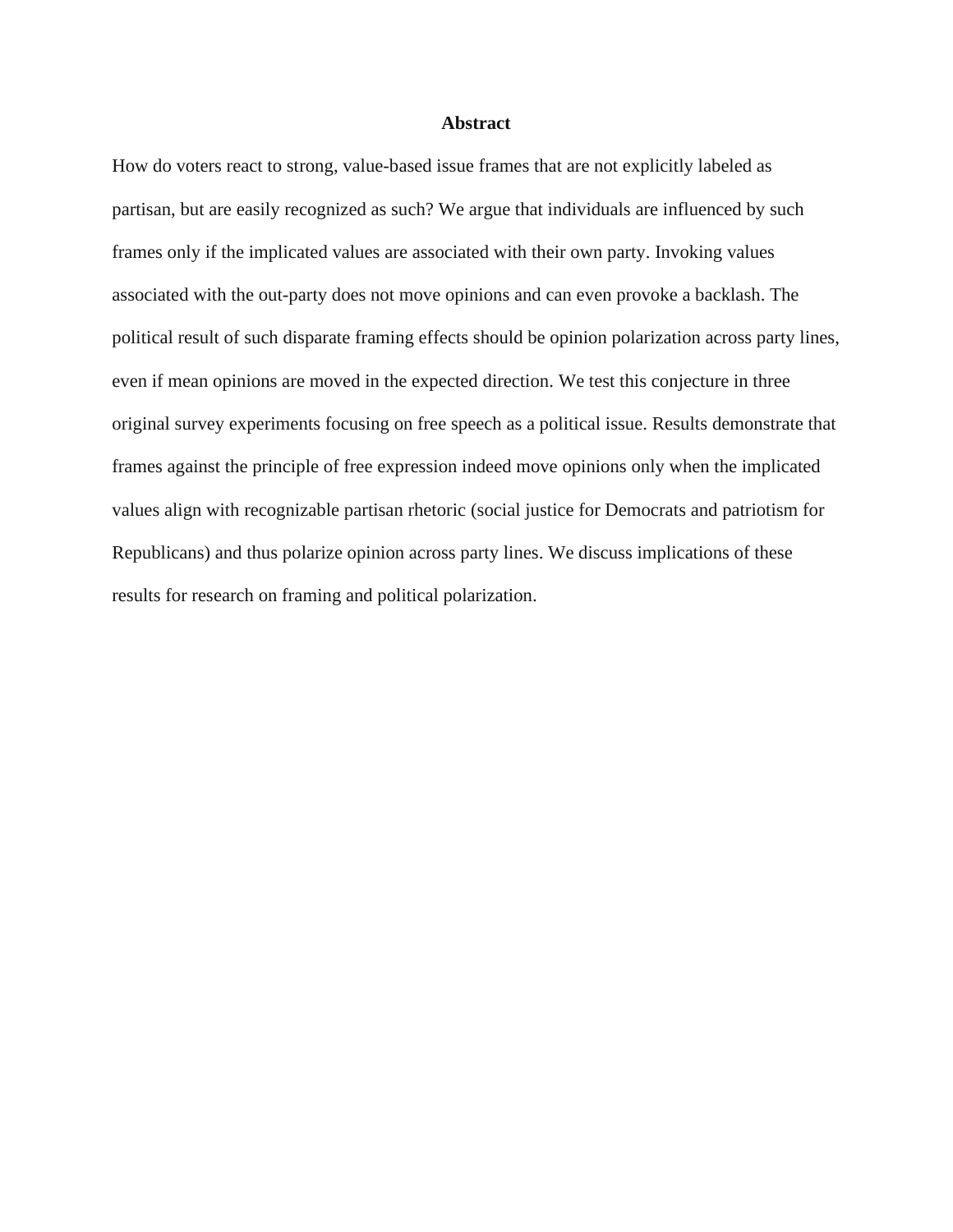In August 2016, football player Colin Kaepernick began kneeling during the pre-game performance of the U.S. national anthem as a protest against police brutality, and mistreatment of African Americans and people of color. Many on the political right called the protest unpatriotic or disrespectful. For instance, in 2017 then-President Trump tweeted: "If a player wants the privilege of making millions of dollars in the NFL or other leagues, he or she should not be allowed to *disrespect our Great American Flag* (or Country) and should stand for the National Anthem" (emphasis added). $<sup>1</sup>$ </sup>

Six months later, right-wing activist Milo Yiannopoulos was set to speak at University of California, Berkeley, until protests led the university to cancel the event. Protesters carried "*Hate Speech* is Not Free Speech" signs hours before the event (emphasis added), making the argument that Yiannopoulos' event would be harmful to marginalized groups on campus.<sup>2</sup> Both Kaepernick's kneeling and Yiannopoulos' speaking engagement sparked debates around free expression, albeit in service of vastly different values.

These two stories provide examples of framing: opponents of Kaepernick and Yiannopoulos amplified different value dimensions of the debate with a goal to shift opinions (Chong and Druckman 2007b). Opposition to free expression through references to disrespecting the country or endangering marginalized groups are both relatively strong frames as they appeal to considerations that are highly salient and relevant for the issue at hand. At the same time, the two frames are recognizably partisan. Trump's adoption of the patriotism frame against Kaepernick's kneeling protest effectively turned it into a conservative Republican argument.

<sup>1</sup> https://www.theguardian.com/sport/2017/sep/22/donald-trump-nfl-national-anthem-protests

<sup>&</sup>lt;sup>2</sup> https://www.hollywoodreporter.com/news/general-news/students-protest-at-uc-berkeley-milo-yiannopoulostalk-971231/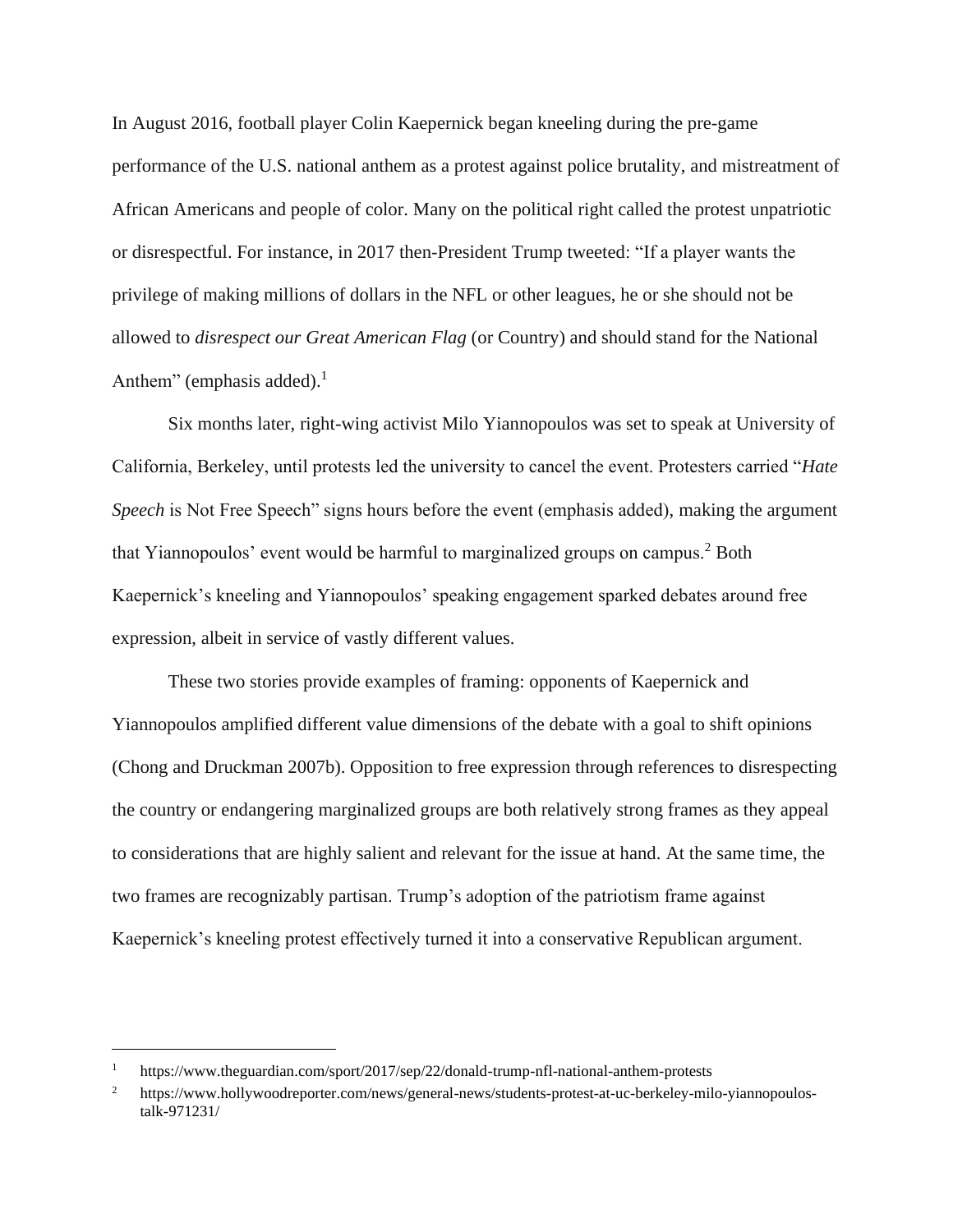Those who opposed Yiannopoulos' appearance at Berkeley used the social justice rhetoric firmly associated with the progressive wing of the modern Democratic Party.

It is well established in the framing literature that partisan sources of frames have profound impact on their effectiveness, as people are more likely to follow frames attributed to the parties with which they identify (Slothuus and De Vreese 2010). What happens, though, when frames, especially strong ones, are not openly labelled as coming from a political party, but are nonetheless easily recognized as partisan?

In this paper, we argue that some frames are so closely associated with political parties that they are perceived by the public as partisan, even when not explicitly described as such. We expect that such strong but recognizably partisan frames only move the in-party supporters. The same frames should either have no effect on out-party members or even produce backlash among them. Finally, it is possible that strong value-laden frames lead to intra-party opinion polarization, as even people *within* the Democratic and Republican coalitions may exhibit different reactions to arguments associated with the parties' progressive and pro-Trump wings, respectively.

We test these conjectures in three survey-experimental studies that explore how strong and recognizably partisan frames can both shift and polarize opinions on the free speech issue in the United States. Using two value-based frames often used against the principle of free expression, social justice and patriotism, we demonstrate that such framing indeed shifts opinions in the public as a whole. At the same time, these effects are almost exclusively partisan: The social justice frame shifts opinions only among Democrats. The effect of the patriotism frame among Republicans is weaker and inconsistent across the three studies. We also find some evidence of backlash against frames associated with the out-party and polarization of opinions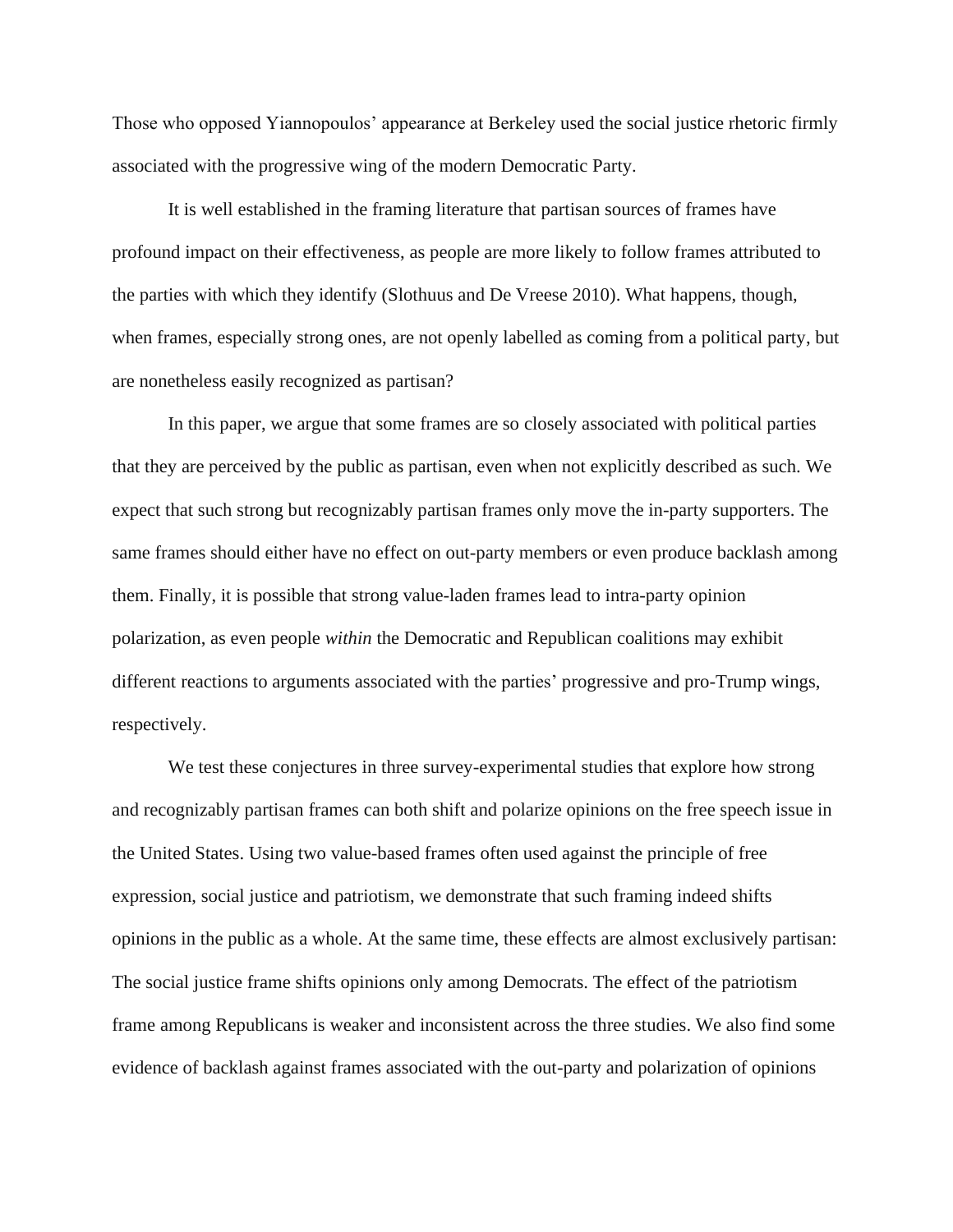*within* parties in response to value-laden frames. As a result, strong but politically controversial frames increase inter-party opinion polarization on the free speech issue—and even have potential to provoke intra-party polarization. Our findings have important implications for research on framing and political polarization, as well as for understanding of the free speech debate in the United States.

### **Framing and the Free Speech Issue**

Not all frames have equal capacity to shift opinions, and the framing literature has identified two key aspects of frames' effectiveness. One is strength defined as frame's ability to activate considerations that are both available to the target audience and applicable to the issue at hand (Chong and Druckman 2007a). A particularly important class of strong frames are those that appeal to competing social values (Barker 2005), likely due to the salience and relevance of values for many political issues. The other important factor shaping frame effectiveness is their source: individuals are more likely to follow frames promoted by the party with which they identify (Slothuus and De Vreese 2010). Existing studies focus on frames that are explicitly labelled as coming from parties—however, such labels may not always be necessary since values associated with parties are often known to the public, especially in polarized political environments. It is also unclear whether strong value-based frames retain their effectiveness when, in the eyes of voters, they belong to the out-party rhetorical arsenal.

Here, we propose and test an original proposition regarding the heterogeneous effects of strong frames that activate value-based reasoning. We suggest that, when frames are not explicitly labeled as partisan, but are easily recognized as such, they provoke differential reactions from in- and out-party supporters. This conjecture is rooted in two well-established results in political science literature. One concerns the value bases of partisan politics: supporters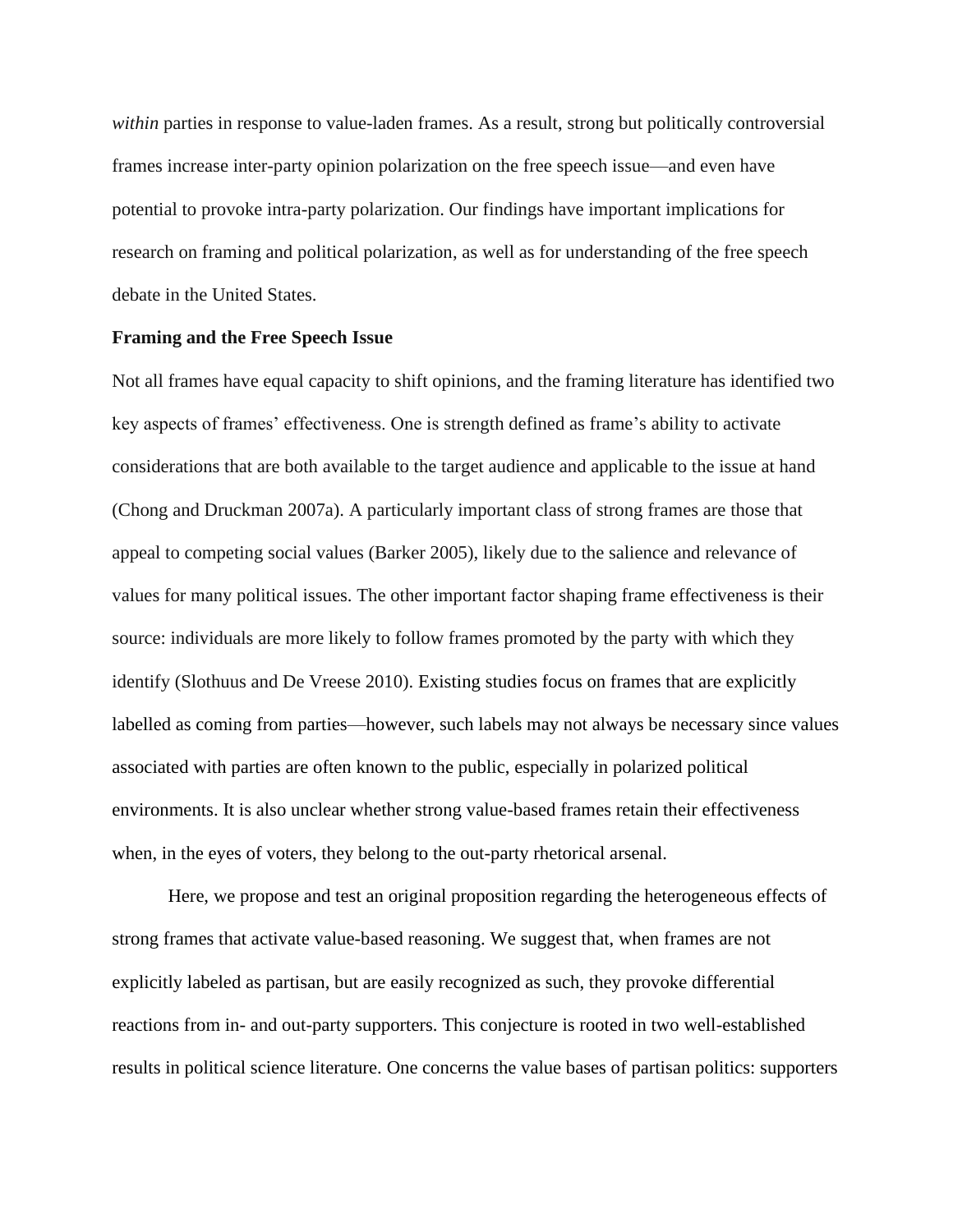of different parties differ across a host of essential psychological variables that include moral intuitions (Graham, Haidt, and Nosek 2009), cognitive styles (Jost et al. 2003), and personality traits (Mondak and Halperin 2008). We also build on the affective polarization literature in American politics (Iyengar, Sood, and Lelkes 2012; Mason 2018), and the phenomenon of negative partisanship in particular (Abramowitz and Webster 2018; Bankert 2021).

In this political environment, one can expect U.S. partisans to exhibit divergent reactions to strong value-laden frames: first, because different values unequally resonate with partisans' psychological predispositions and, second, because partisans reject even strong frames as soon as they come from the opposite camp. The consequence of these divergent reactions to frames is inter-party polarization of opinions—which is compatible with opinion shift in the electorate as a whole if this shift is driven by supporters of only one party. Moreover, as long as the levels of ideological commitment and negative partisanship vary *within* parties (Groenendyk, Sances, and Zhirkov 2020), strong value-based frames can provoke intra-party polarization in opinions, especially if they are associated with parties' extreme wings.

To test these expectations, we focus on free speech as a political issue. We have selected this issue for three reasons. First, opinions on free expression are inherently political: individuals are also more supportive of political protests when the protesters share their political affiliations (Edwards and Arnon 2021), and support for free speech often follows ideological affinity with the speaker rather than principles (Fahey, Roberts, and Utych 2022). Second, opinions on free speech and protest are subject to change under the influence of frames. For instance, a seminal study of framing effects has demonstrated how presenting a Ku Klux Klan rally as a free speech issue rather than a threat to public disorder increases tolerance for the KKK as well as endorsement of free expression principles more generally (Nelson, Clawson, and Oxley 1997).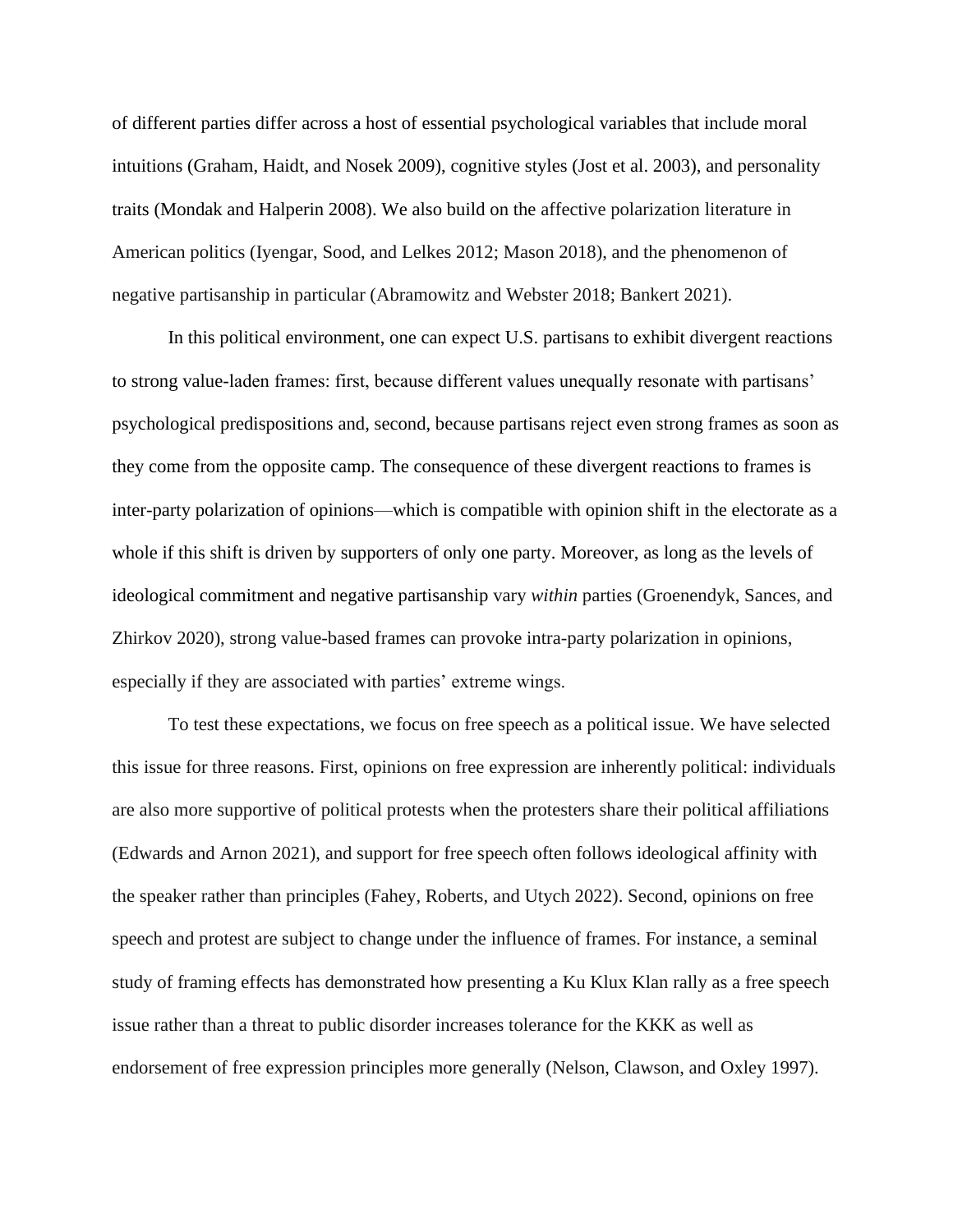Third, the free speech debate has recently been politicized even further due to several prominent controversies, such as those discussed in the paper's introduction. Throughout this debate, Democrats and Republicans have offered distinct arguments, rooted in values endorsed by the parties' support bases, in favor of limiting freedom of expression for the opposite side. As a result, it is possible to develop strong value-based frames that closely follow real-life public discourse on the free speech issue and, thus, are recognizably partisan. Doing so allows us to test how such frames can polarize opinions across party lines—while simultaneously shifting mean levels of support for free expression.

#### **Research Design**

We tested our expectations in three online survey-experimental studies. Respondents were recruited using Amazon Mechanical Turk (MTurk; Studies 1 and 2) and Lucid (Study 3) platforms. Information about studies' timing, recruitment platforms, sample sizes, and respondent demographics are presented in Table 1. In Studies 1 and 2 partisanship was selfreported, whereas in Study 3 partisanship data was supplied by the Lucid panel.

|                      | Study 1             | Study 2             | Study 3             |
|----------------------|---------------------|---------------------|---------------------|
| Time                 | November 2017       | November 2018       | <b>July 2021</b>    |
| Sample size          | 388                 | 964                 | 1,487               |
| Demographics         |                     |                     |                     |
| Median age category  | $25 - 34$           | $35 - 44$           | $35 - 44$           |
| Male-to-female ratio | 54:46               | 46:54               | 49:51               |
| College-educated     | 46.1%               | 53.2%               | 42.2%               |
| Median income        | \$40,000 - \$49,999 | \$50,000 - \$59,999 | \$35,000 - \$39,999 |
| Non-Hispanic white   | 75.5%               | 80.5%               | 69.1%               |
| D:I:R ratio          | 48:32:20            | 39:27:34            | 46:26:28            |

**Table 1.** The three studies

*Note.* D:I:R = Democrats-to-independents-to-Republicans.

In all three studies, respondents were asked about their agreement with a battery of four statements concerning free speech (see Table 2). There were three randomly assigned versions of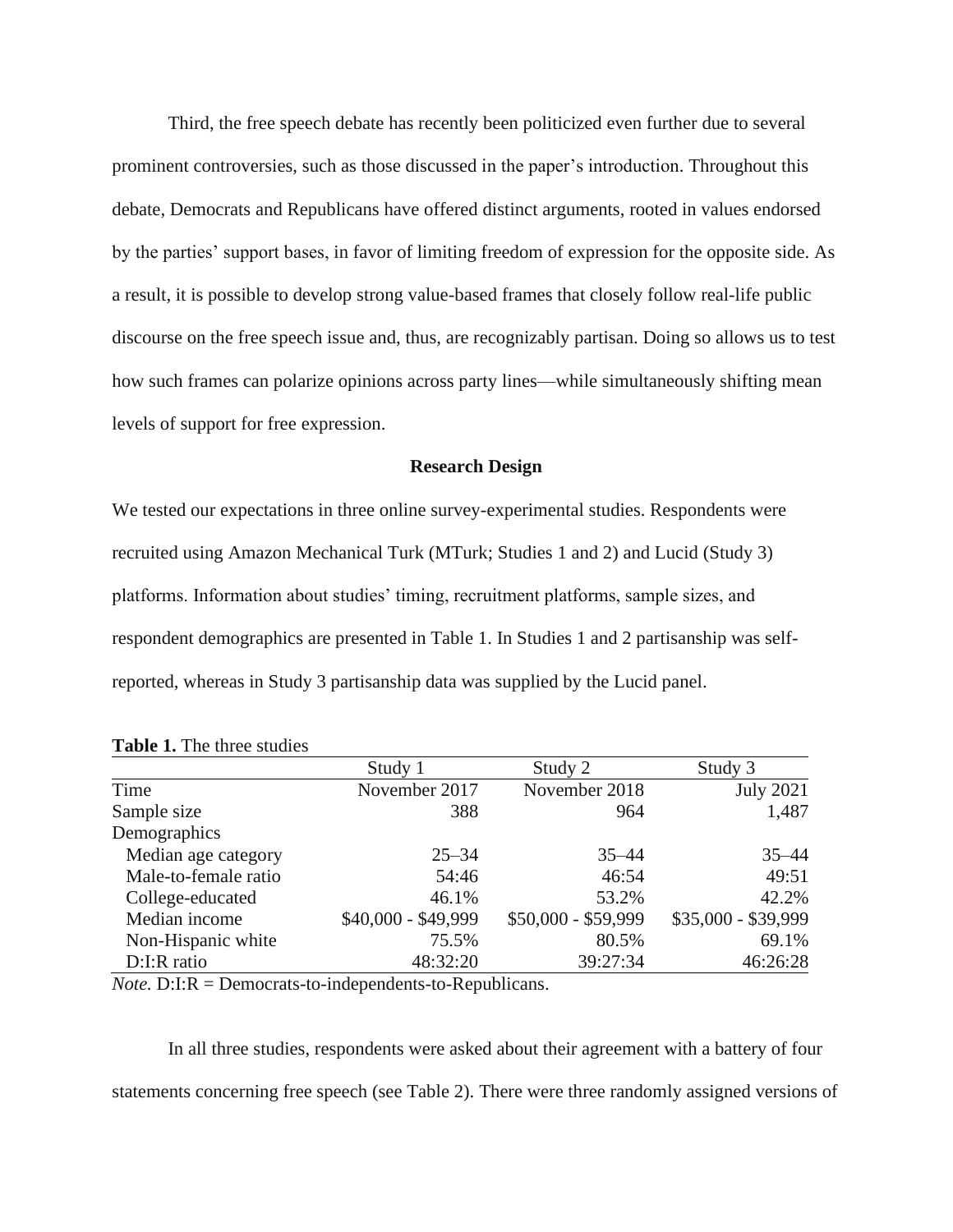the battery. The first version, the control or "no frame" condition, consisted of statements that did not introduce any additional considerations. Versions two and three proposed competing frames against the principle of free expression, namely social justice and patriotism (Study 1 included only the control and the social justice frame conditions). For the analysis, the items were recoded so that greater values indicated higher degrees of support for free expression.

**Table 2.** Survey items on support for free speech by frame

Frames and items

Preamble (similar across conditions):

Free speech issues are often in the news these days. Below, you will see several statements that people sometimes make in the discussion about free speech. For each, please indicate how strongly you agree or disagree.

No frame

- 1. Suppression of free speech is unacceptable.
- 2. An absolutist approach to free speech is counter-productive.
- 3. Free speech is a basic constitutional right.
- 4. There are values more important than free speech.

Social justice frame

- 1. Suppression of free speech is unacceptable, even when motivated by desire to protect minorities.
- 2. An absolutist approach to free speech is counter-productive because it is often used against the most vulnerable groups.
- 3. Free speech is a basic constitutional right and it cannot be restricted by references to "hate speech," which is not a legally defined concept.
- 4. There are values more important than free speech, such as diversity and social equality.

Patriotism frame

- 1. Suppression of free speech is unacceptable, even when motivated by desire to protect the U.S. flag and the national anthem.
- 2. An absolutist approach to free speech is counter-productive because it is often used to promote divisions within American society.
- 3. Free speech is a basic constitutional right and it cannot be restricted by references to "respect for the country," which is not a legally defined concept.
- 4. There are values more important than free speech, such as patriotism and national unity.

*Note.* Item order randomized in the survey. Responses given on a 7-point Likert scale from 1 = "Strongly disagree" to  $7 =$  "Strongly agree."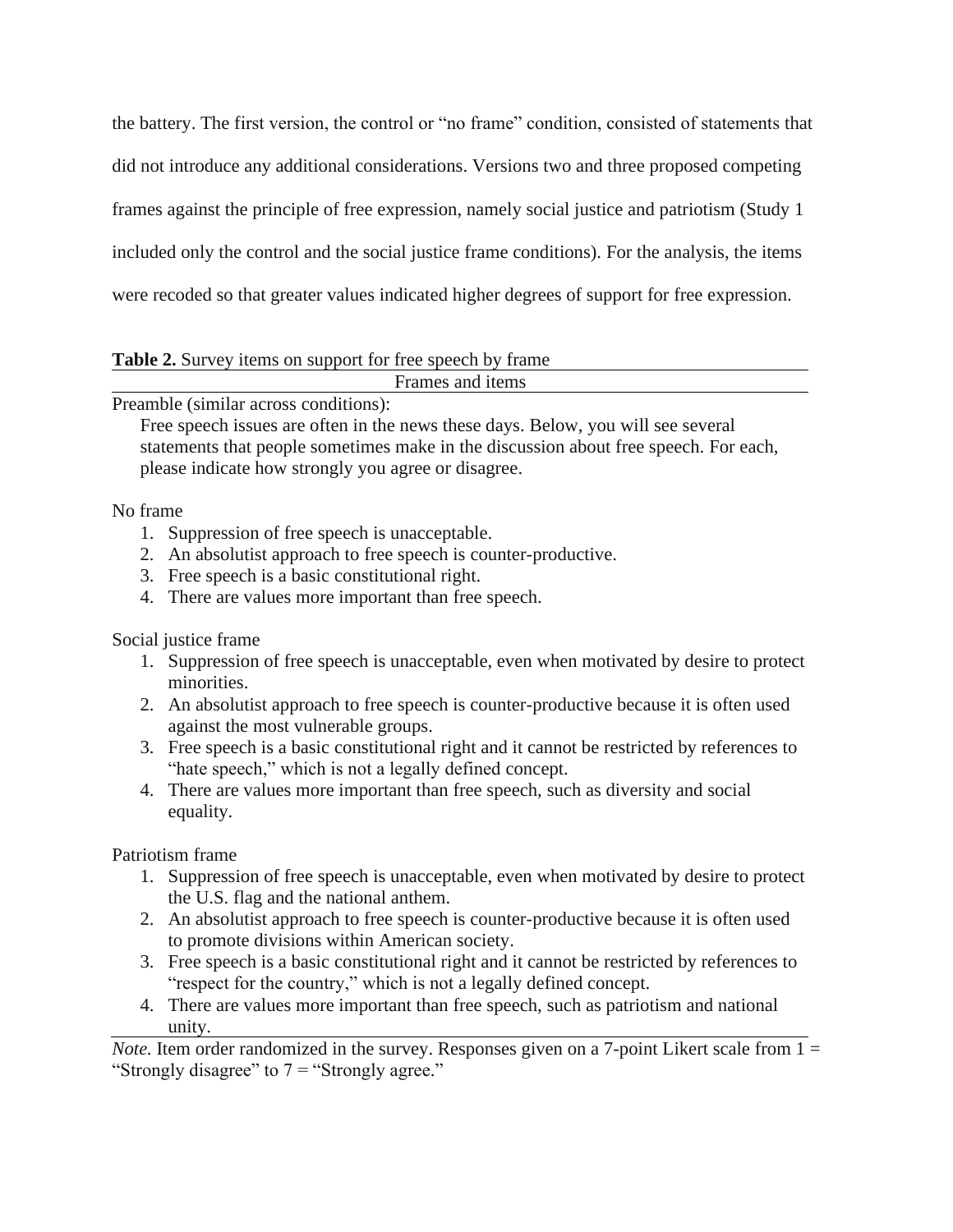#### **Results**

First, we document the effects of framing on support for free speech across the three studies (see Figure 1). We estimate these effects in the full samples as well as separately for Democrats and Republicans (including leaners). The social justice frame significantly decreases mean support for free speech in all three studies when compared with the control condition. In line with our expectations, the negative effect of the social justice frame on free speech support in all three studies is produced almost exclusively by Democrats. The social justice frame slightly increases support for free speech among Republicans, but not significantly so in Study 1 and Study 2. In Study 3, the effect among Republicans is negative but not significant.



**Figure 1.** Estimated effects of the two frames on support for free speech across the three studies *Note.* Study 1 did not include the patriotism frame.

Overall, whenever the patriotism frame does have effects, it works by moving opinions of Republicans, whereas Democrats are either not moved or demonstrate backlash against this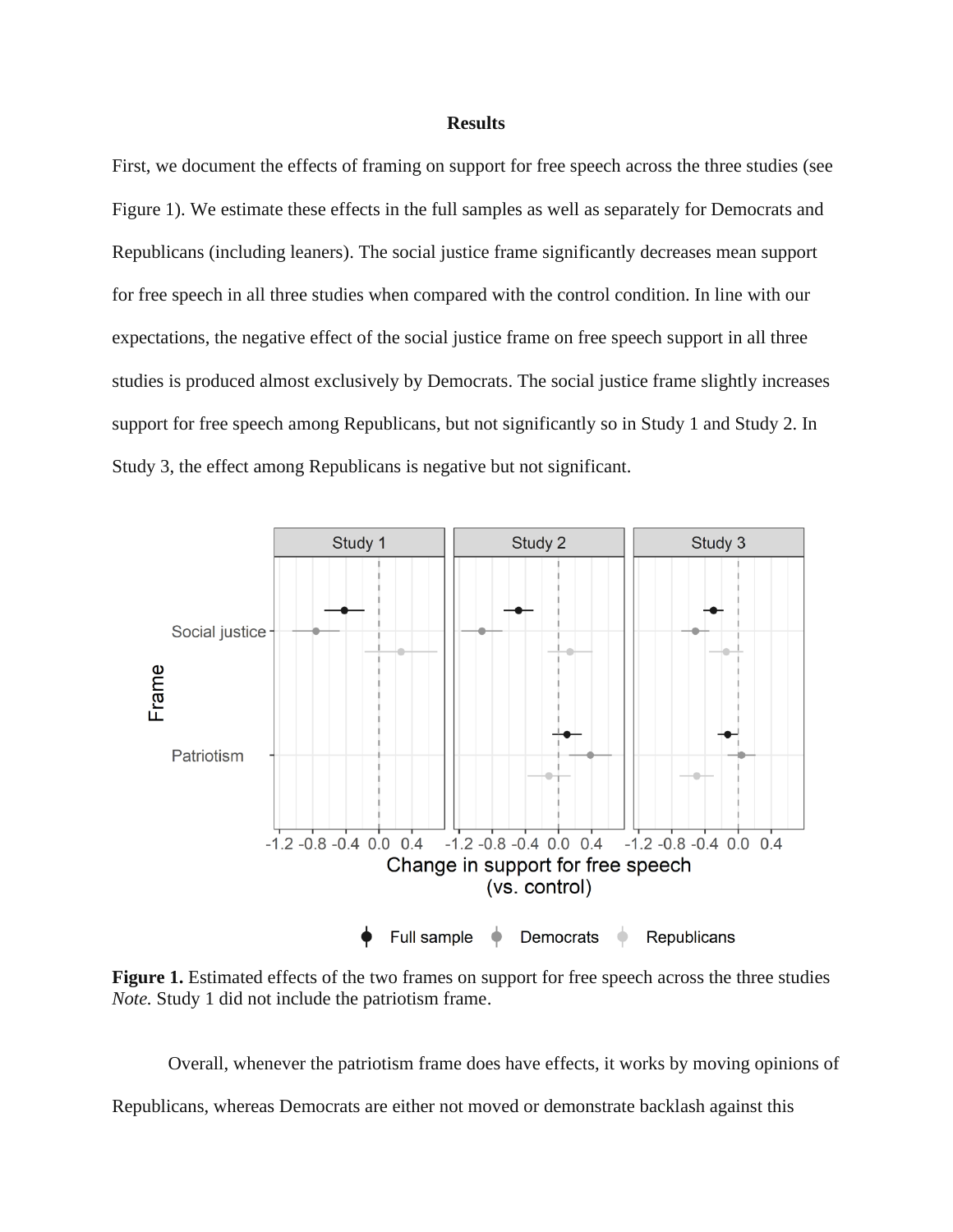frame. The patriotism frame does not have a significant average effect on support for free speech in Study 2. In Study 3, the patriotism frame moves opinions in the expected direction by significantly decreasing support for the principle of free expression in the full sample. At the same time, we find differences between partisans in terms of reactions to the patriotism frame. In Study 2, support for free speech among Democrats is significantly boosted under the patriotism frame. This effect in Study 3 has the same direction—but it's very small and not significant. The backlash among Democrats is likely provoked by the association of the patriotism frame with the Republican Party and Donald Trump, in particular. The effect of the patriotism frame for Republicans is not statistically significant and almost zero in magnitude in Study 2. In Study 3, we find a strong and significant negative effect of the patriotism frame among Republicans—that is equal to the effect of the social justice frame among Democrats in the same study.

An immediate consequence of divergent reactions to ideological frames among supporters of the Democratic Party and the Republican Party is inter-party polarization on the free speech issue. If the frames move Democrats' and Republicans' opinions in different directions, or even in the same direction but with different magnitudes, distance between the two party's mean opinions should grow. Figure 2 documents these inter-party polarization effects by showing significantly increased absolute differences in support for free speech between average Democrat and average Republican in all three studies, whenever either social justice or patriotism frame is introduced.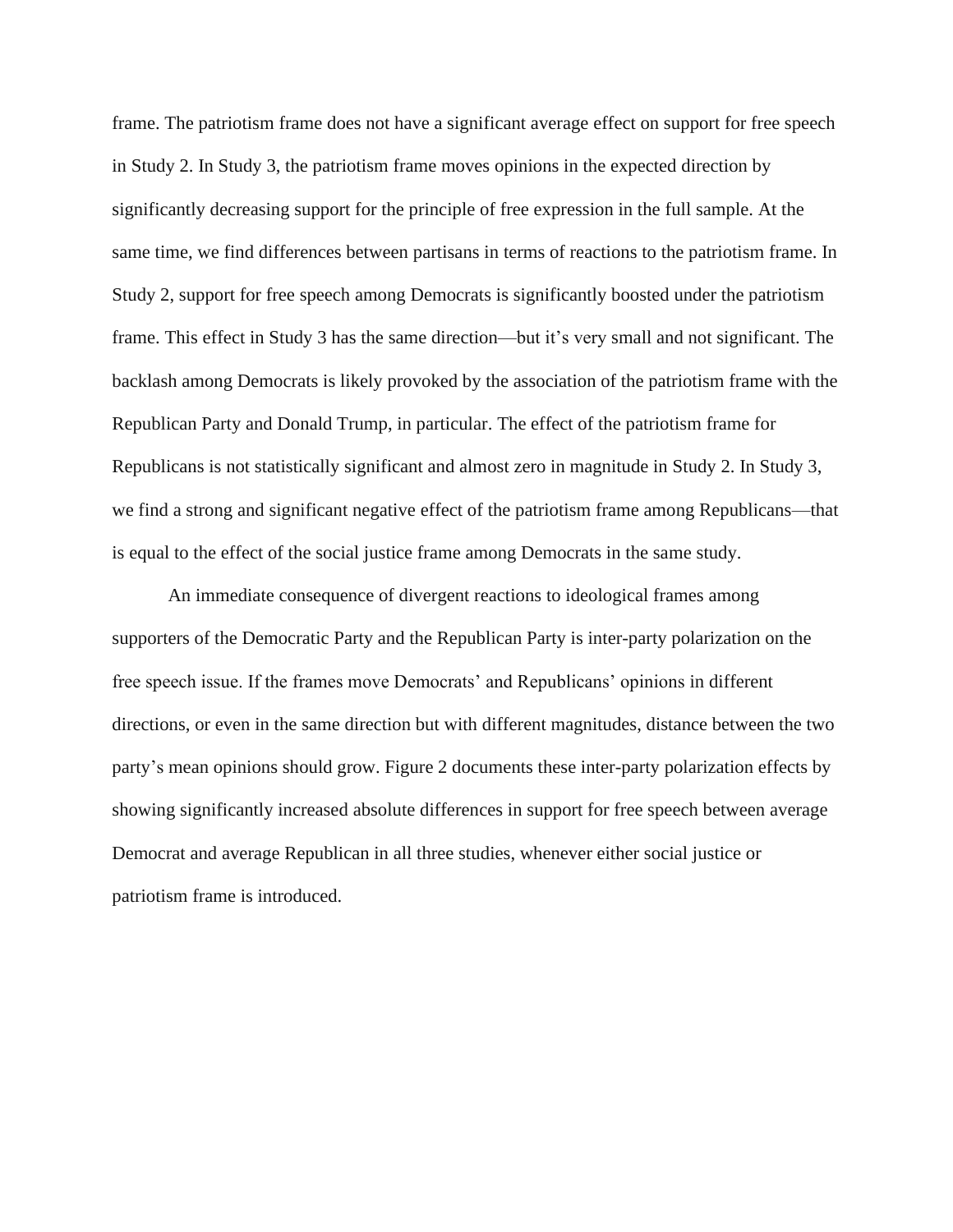

**Figure 2.** Estimated effects of the two frames on inter-party polarization over support for free speech across the three studies *Note.* Study 1 did not include the patriotism frame.

Framing also has some effects on polarization of respondents' opinions about free speech *within* parties, measured using the standard deviation statistic. Estimated standard deviations by condition in all three studies are presented in Table 3, accompanied by Levene's tests for variance equality. Introduction of counter-frames almost uniformly increases intra-party dispersion of opinions on the free speech issue, with Republicans under the patriotism condition in Study 3 being the only exception. In three out of six cases (two parties across three studies), these differences in standard deviation are significant according to Levene's tests. In the case of Republicans in Study 1, the difference in variances is likely not significant only because of a small sample size. Overall, we find some evidence that the introduction of strong frames into the free speech debate may lead to opinion polarization *within* the partisan coalitions, in addition to polarization *between* parties.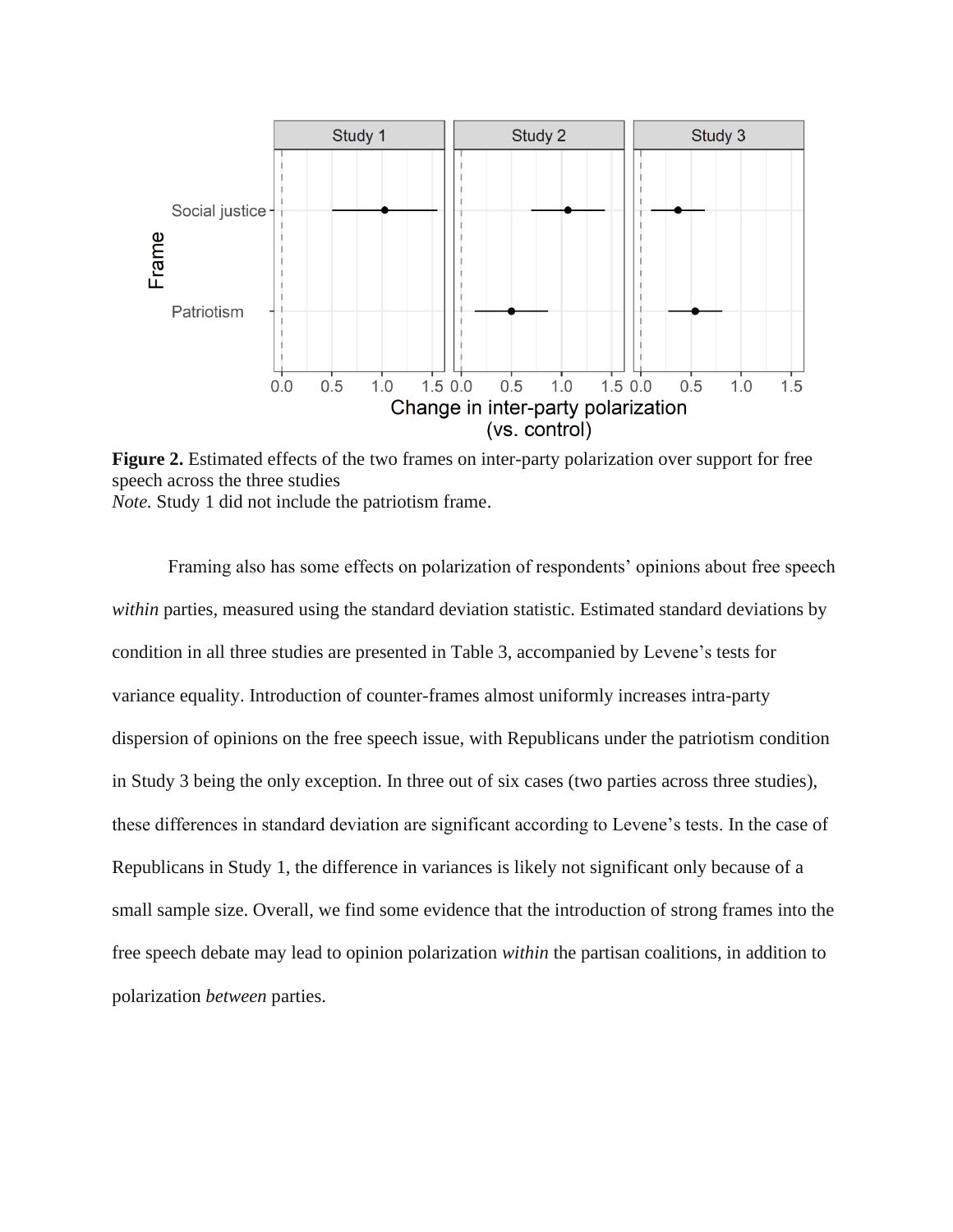|                           | Study 1  | Study 2    | Study 3  |
|---------------------------|----------|------------|----------|
| Democrats                 |          |            |          |
| Standard deviation        |          |            |          |
| Control                   | 0.97     | 0.91       | 0.82     |
| Social justice            | 1.28     | 1.24       | 0.94     |
| Patriotism                |          | 1.19       | 0.94     |
| Levene's test             | $5.32*$  | $6.38**$   | 1.33     |
|                           | (1, 232) | (2, 437)   | (2, 720) |
| Republicans               |          |            |          |
| <b>Standard deviation</b> |          |            |          |
| Control                   | 1.02     | 0.84       | 1.00     |
| Social justice            | 1.14     | 1.29       | 1.09     |
| Patriotism                |          | 1.21       | 0.98     |
| Levene's test             | 3.04     | $16.25***$ | 1.80     |
|                           | (1, 98)  | (2, 394)   | (2, 485) |

**Table 3.** Intra-party polarization by framing condition across three studies

*Note.* Study 1 did not include the patriotism frame. Tests' degrees of freedom in parentheses.  $* p < .05, ** p < .01, ** p < .001$ 

As a manipulation check, we estimate how much time respondents spend to answer the question battery about free speech in Study 2 and Study 3 (see Figure 3). Results show that, in both studies, under the social justice frame and the patriotism frame respondents spend significantly more time to make up their minds than in the control condition. These effects suggest that introduction of alternative frames increases effortful thinking. Respondents have to spend more time as they weigh the principles evoked in the survey statements against each other.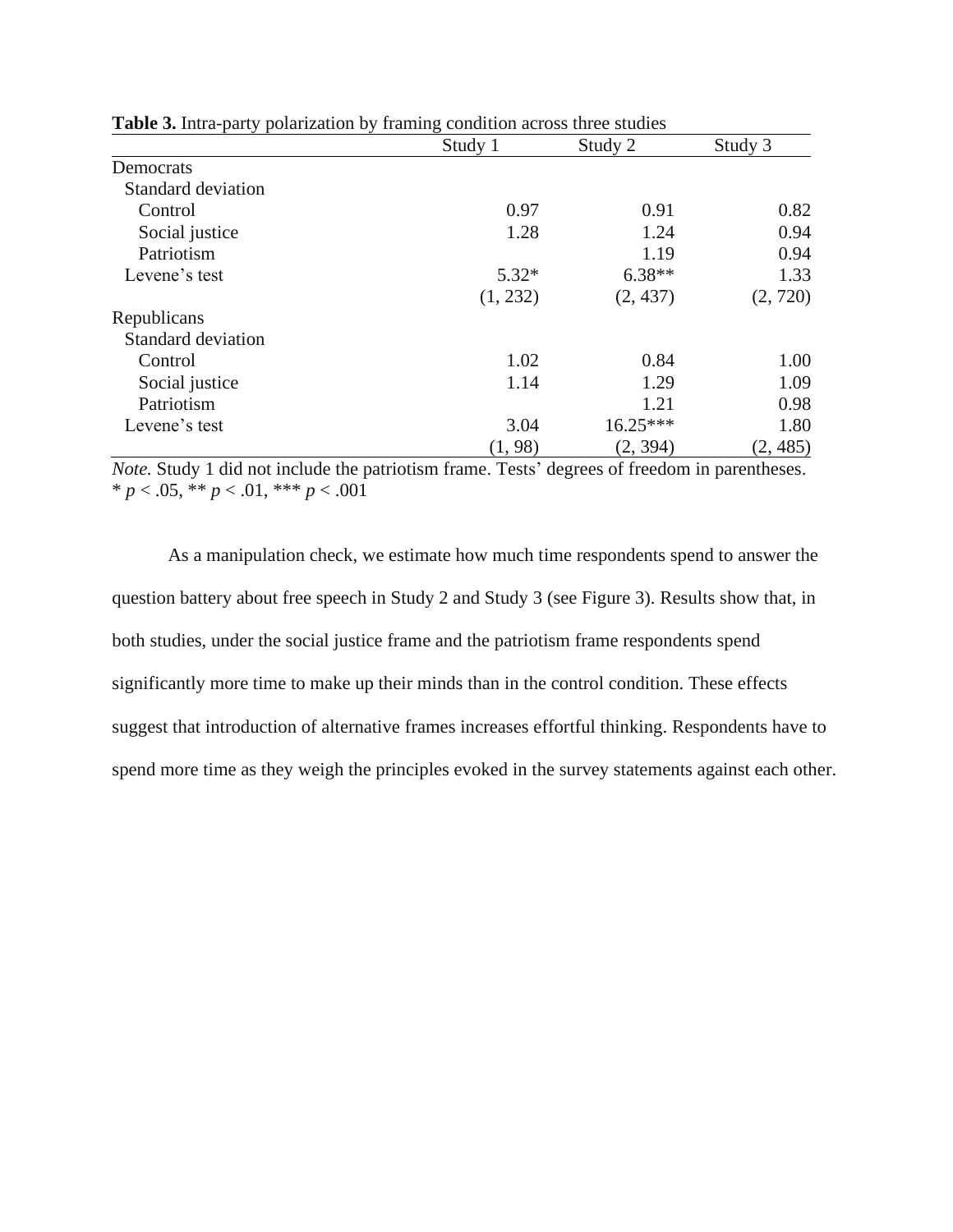

**Figure 3.** Estimated effects of the two frames on response times in Study 1 and Study 2 *Note.* Response times were not recorded in Study 1.

## **Conclusion**

We have started this paper by proposing that many strong value-based issue frames are readily recognized by the public as partisan, even when they are not labeled as such. We expect that such frames provoke divergent responses among partisans and, as a result, polarize issue opinions across party lines. This should be the case even when, at the aggregate level, framing produces significant opinion shifts in the public as a whole.

To test this conjecture, we have carried out three original survey experiments focusing on free speech as a political issue. We have found that the two value frames against the principle of free expression, social justice and patriotism, shift opinions within the public in the expected direction. Disaggregating the results by partisanship, though, has shown that Democrats are responsive to the social justice framing, while results for Republicans and the patriotism frame are mixed. Partisans' divergent reactions to frames lead to inter-party opinion polarization on the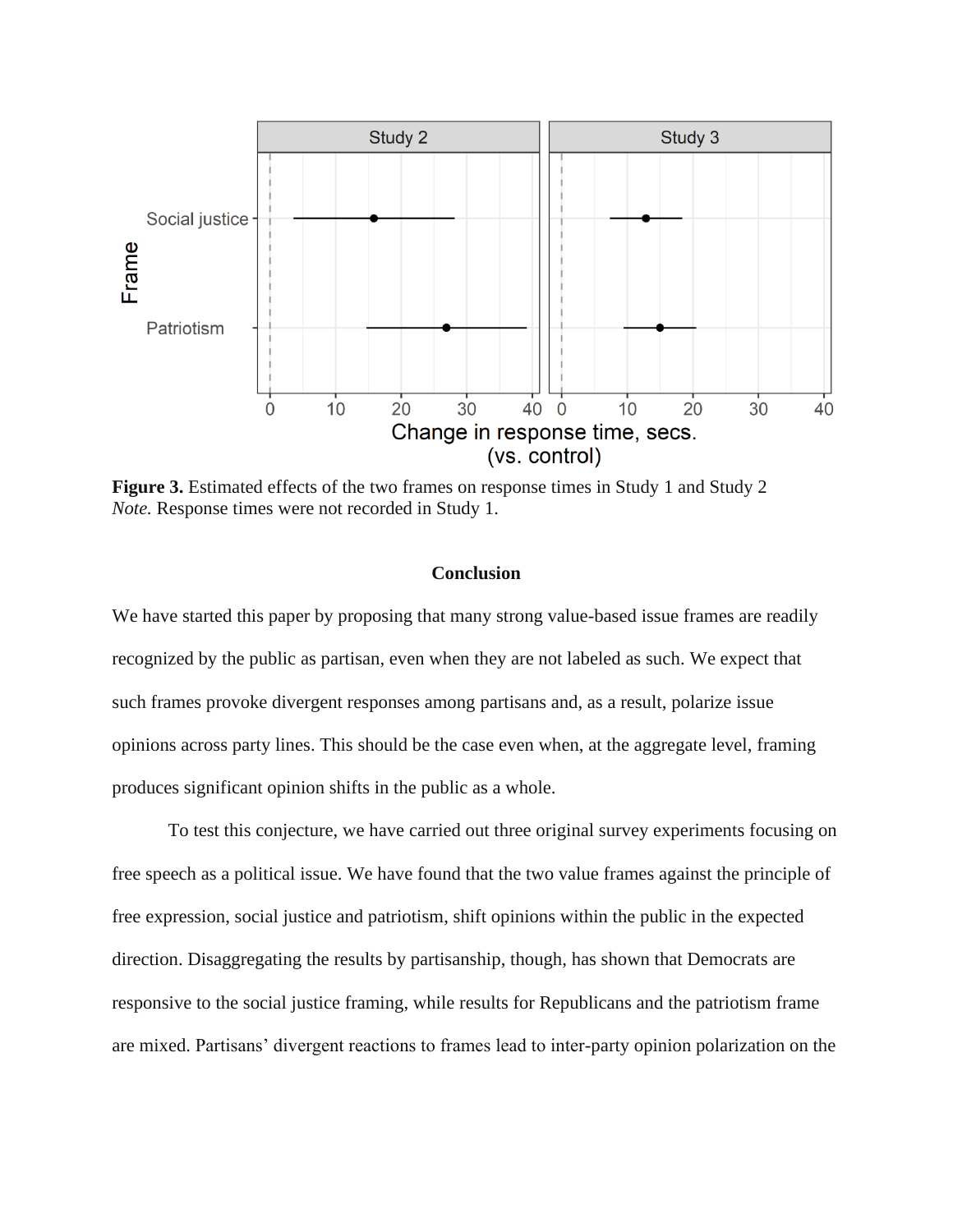free speech issue in both social justice and patriotism conditions in all three studies. We also find some evidence that these frames can polarize opinions on free speech *within* parties.

These findings have important implications for the interplay between framing and political polarization. Previous research has demonstrated that, in polarized political environments, citizens are more likely to rely on partisan frames in their evaluations of political issues (Druckman, Peterson, and Slothuus 2013). We show that value-laden frames, like emotional ones (Clifford 2019), can polarize mass opinions even further—thus potentially creating a cycle of elite and mass polarization. When the goal is mobilization rather than persuasion, political elites can frame political issues in terms of values that their support bases are likely to rally around, but members of the opposite coalition may outright reject. Such dynamics of political communication aggravates political divisions through exposure to the opposite camp's rhetoric, radicalizing both sides of the partisan conflict.

Future research can build upon and develop our findings in two important respects. First, we test the polarizing effects of frames using only one political issue in a single country. We expect that our findings generalize beyond debates over free expression in the United States, but estimating similar effects for other issues in other political contexts can be a promising direction for future research. Second, we are unable to definitely attribute the differences in reaction to value-based frames across party lines. They could be produced by partisan differences in endorsement of implicated values or simply through rejection of frames associated with the outparty. Future studies can adjudicate between these two explanations by incorporating better measures of value predispositions and partisan identity.

Overall, our results demonstrate how the uneven effects of strong value-laden frames in the already polarized American public can exacerbate polarization. Frames that invoke strong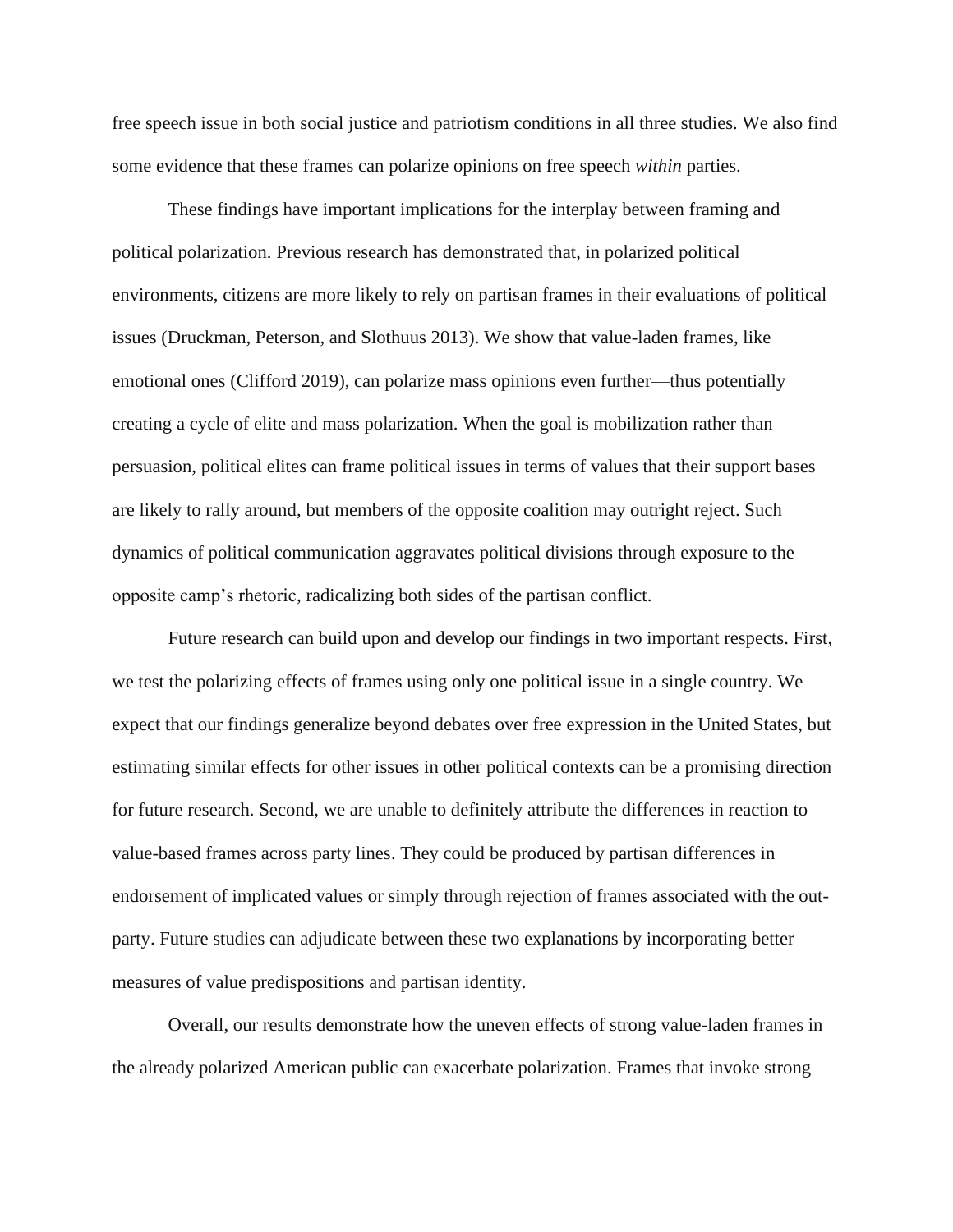value-based reasoning in political debates may not have the desired effect when the implicated values are perceived as partisan. Importantly, framing effects and value reasoning are not inherently polarizing, but finding and employing issue frames emphasizing social values that unify rather than divide the public is increasingly difficult in modern U.S. politics. We find that this is true even for political issues that have once been considered the consensus points in the American public, such as freedom of expression.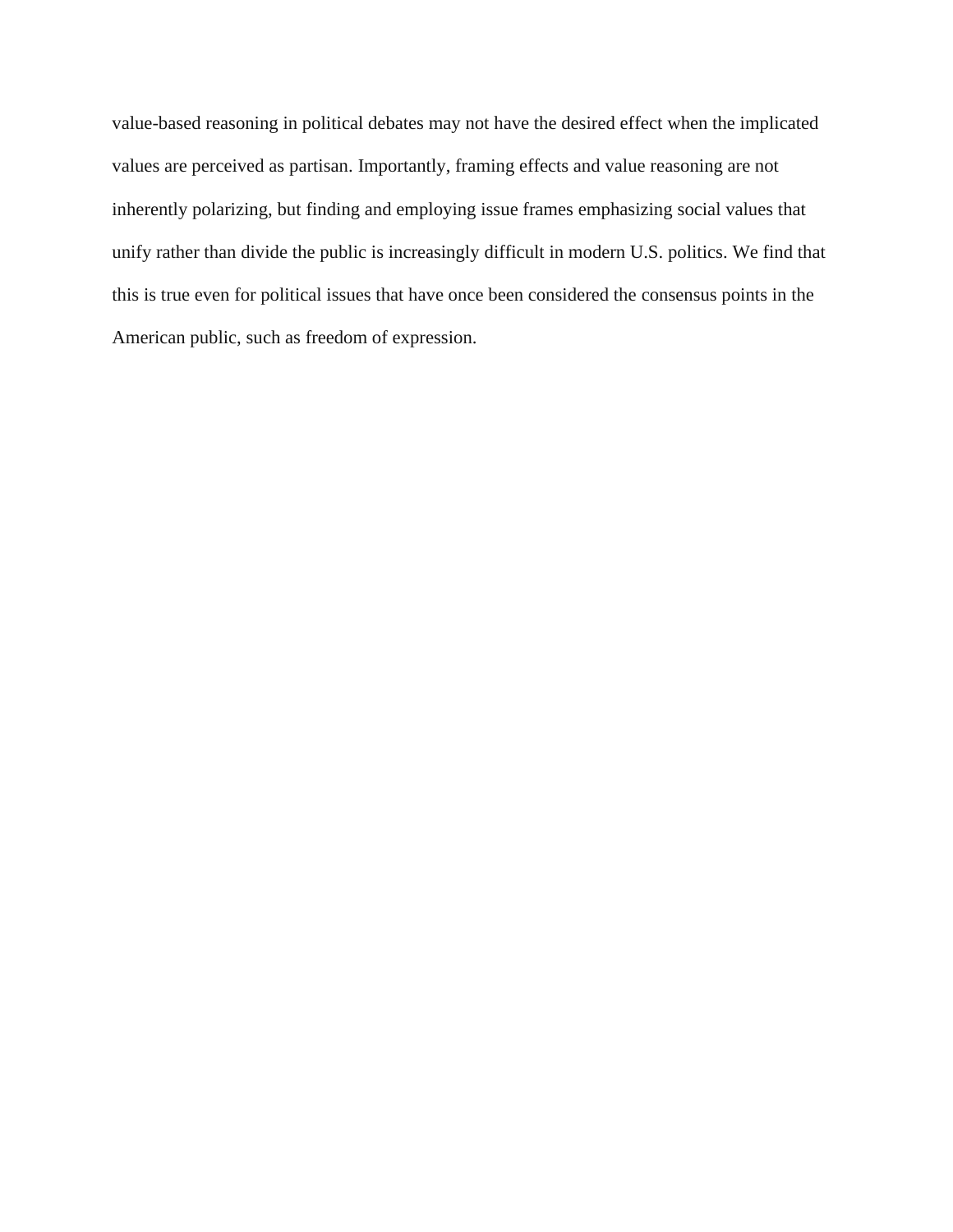#### **References**

- Abramowitz, Alan I., and Steven W. Webster. 2018. "Negative Partisanship: Why Americans Dislike Parties but Behave Like Rabid Partisans." *Advances in Political Psychology* 39: 119–35.
- Bankert, Alexa. 2021. "Negative and Positive Partisanship in the 2016 U.S. Presidential Elections." *Political Behavior* 43: 1467–85.
- Barker, David C. 2005. "Values, Frames, and Persuasion in Presidential Nomination Campaigns." *Political Behavior* 27 (4): 375–94.
- Chong, Dennis, and James N. Druckman. 2007a. "Framing Public Opinion in Competitive Democracies." *American Political Science Review* 101 (4): 637–55.
- Chong, Dennis, and James N. Druckman. 2007b. "Framing Theory." *Annual Review of Political Scienc*e 10: 103–26.
- Clifford, Scott. 2019. "How Emotional Frames Moralize and Polarize Political Attitudes." *Political Psychology* 40 (1): 75–91.
- Druckman, James N., Erik Peterson, and Rune Slothuus. 2013. "How Elite Partisan Polarization Affects Public Opinion Formation." *American Political Science Review* 107 (1): 57–79.
- Edwards, Pearce, and Daniel Arnon. 2021. "Violence on Many Sides: Framing Effects on Protest and Support for Repression." *British Journal of Political Science* 51 (2): 488–506.

Fahey, James J., Damon C. Roberts, and Stephen M. Utych. 2022. "Principled or Partisan? The Effect of Cancel Culture Framings on Support for Free Speech." *American Politics Research*. Published ahead of print. https://doi.org/10.1177/1532673X221087601

Principled or Partisan? The Effect of Cancel Culture Framings on Support for Free Speech